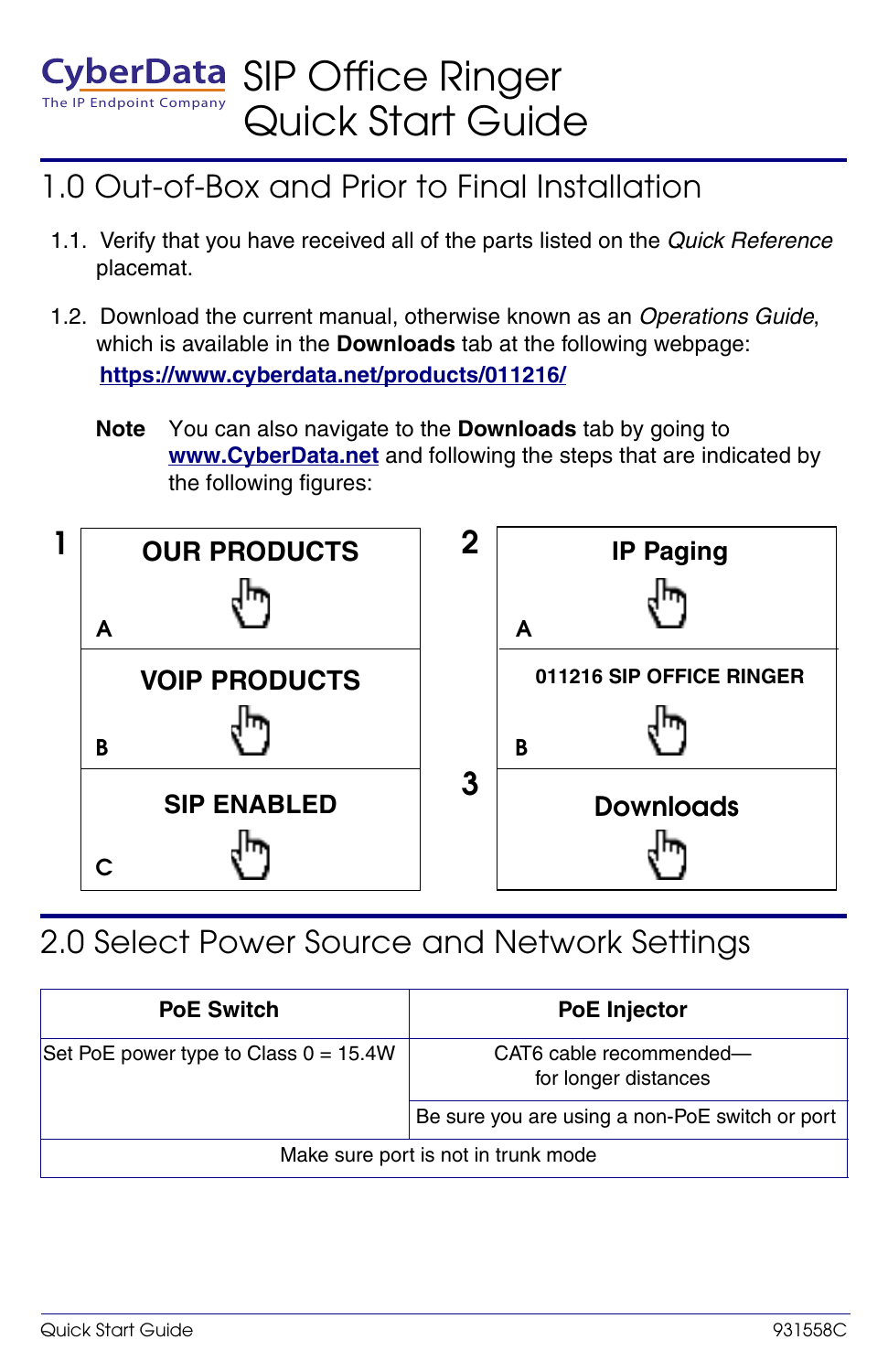# 3.0 Power Test

3.1. Plug in the CyberData device and monitor the LED activity above the ethernet port on the back of the device. See the following figure:



3.2. The green **Network Link/Activity** LED blinks off once during the boot up process when the device begins DHCP addressing and autoprovisioning attempts, and then comes on again and remains constant (solid green). The amber **100Mb Link** LED may be blinking depending on the network activity.

During the initialization process, the Call Button LED should come on solid. It will then blink 10 times per second until it can find a network address and attempt autoprovisioning. This can take from 5 to 60 seconds. When the device has completed initialization, the Call Button LED will remain solid.

- **Note** The default DHCP addressing timeout is 60 seconds. The device will attempt DHCP addressing 12 times with a 3 second delay between tries and eventually fall back to the programmed static IP address (by default IPv4 Link Local) if DHCP addressing fails. The DHCP Timeout is configurable in the device's Network settings.
	- 3.3. When the device has completed the initialization process, quickly press and release the RTFM switch (SW1 button) to announce the IP address.

This concludes the power test. Go to [Section 4.0, "Connecting to a Network](#page-2-0)  [in a Test Environment".](#page-2-0)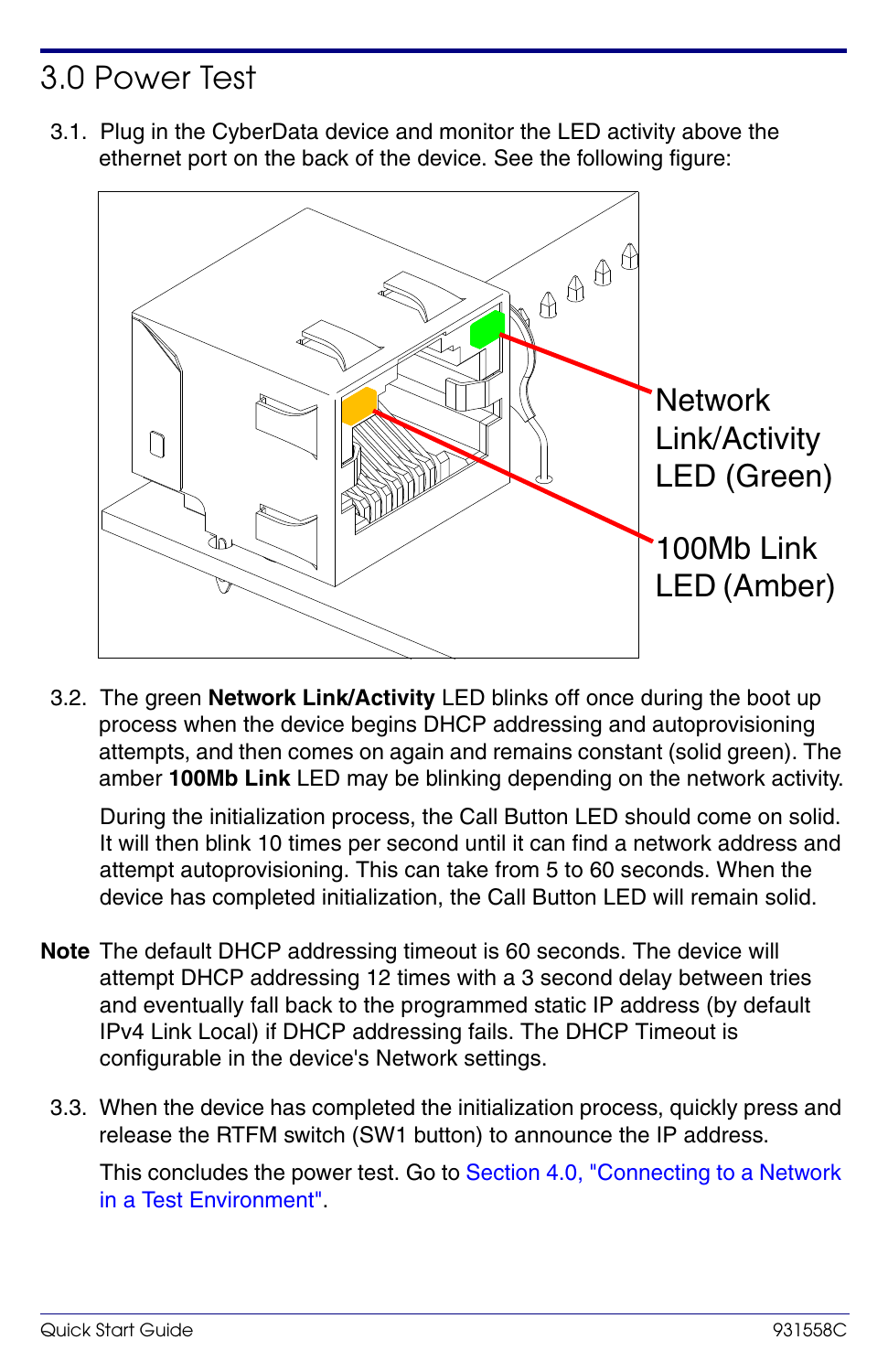# <span id="page-2-0"></span>4.0 Connecting to a Network in a Test Environment

**Note** The following connections are usually needed for this procedure:

- **Computer**
- PoE switch or injector
- CyberData device
- 4.1. In a test environment, use a computer that is connected to the same switch as a single CyberData device. Note the subnet of the test computer.
- 4.2. Use the CyberData Discovery Utility program to locate the device on the network. You can download the Discovery Utility program from the following link:

**<https://www.cyberdata.net/pages/discovery>**

- 4.3. Wait for initialization to complete before using the Discovery Utility program to scan for a device. The device will show the current IP address, MAC address, and serial number.
- 4.4. Select the device.
- 4.5. Click **Launch Browser**. If the IP address is in a reachable subnet from the computer that you are using to access the device, the Discovery Utility program should be able to launch a browser window pointing to the device's IP address.
- 4.6. Log on to the web interface by using the default username (**admin**) and password (**admin**) to configure the device.
- 4.7. Perform an audio test by pressing the **Test Audio** button that is located at the bottom of the **Device Configuration** page. If the audio test message is clearly audible, then your CyberData device is functioning properly.
- 4.8. The device is now ready to be set for your desired network configuration. You may search the **Compatible IP-PBX Servers** index for available sample VoIP phone system configurations and set up guides at the following website address:

**<https://www.cyberdata.net/pages/connecting-to-ip-pbx-servers>**